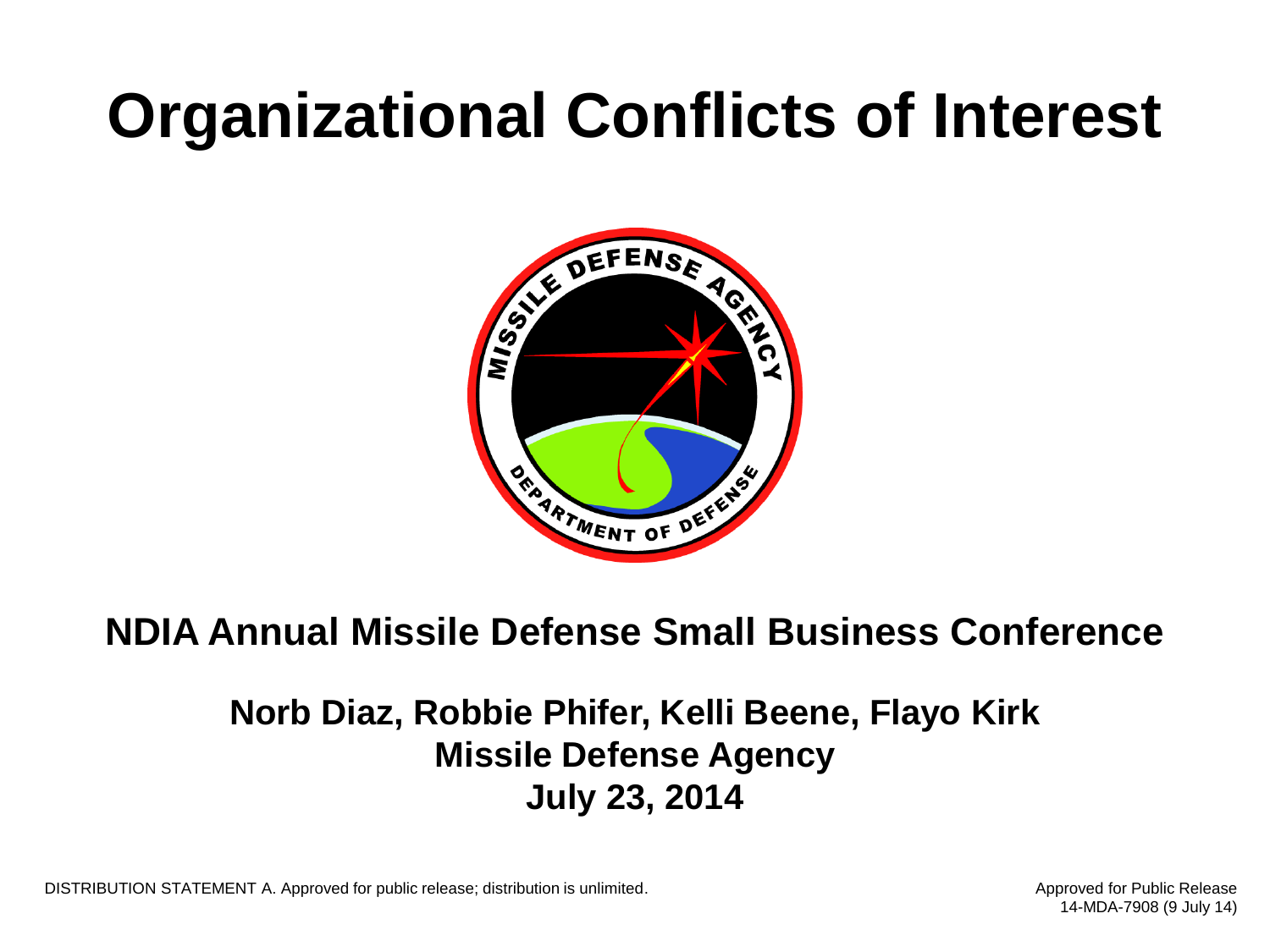

## **Agenda**

- **Introduction**
- **Types of OCIs**
- **Responsibilities of Agency**
- **Responsibilities of Contractor**
- **Mitigation Plans**
	- **Purpose**
	- **Considerations**
	- **Common Elements**
	- **Techniques**
- **OCI Exchanges are not Discussions Unless**
- **Questions**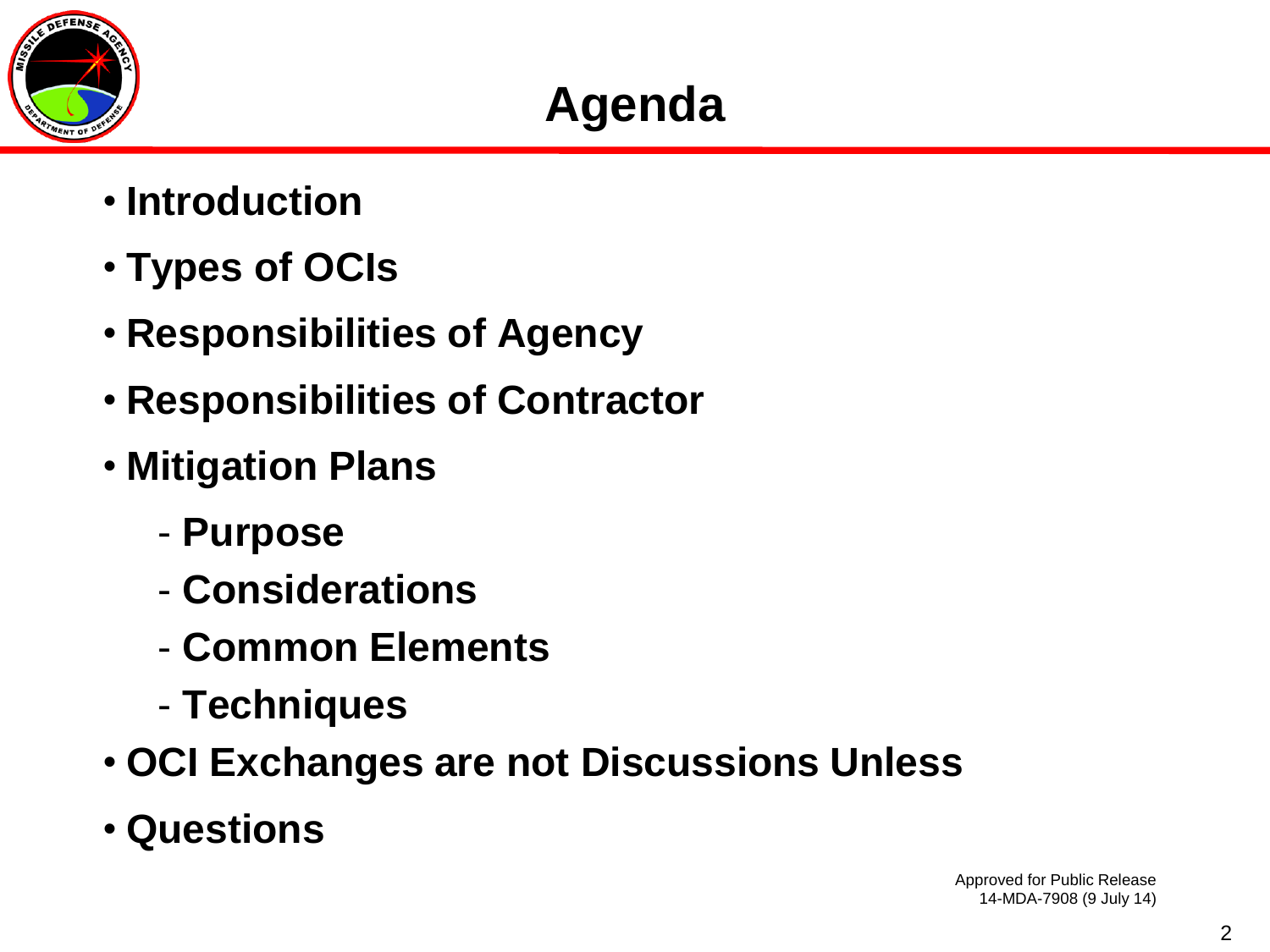

**"Organizational Conflict of Interest" means that because of other activities or relationships with other persons, a person is unable or potentially unable to render impartial assistance or advice to the Government, or the person's objectivity in performing the contract work is or might be otherwise impaired, or a person has an unfair competitive advantage. (FAR 2.101)**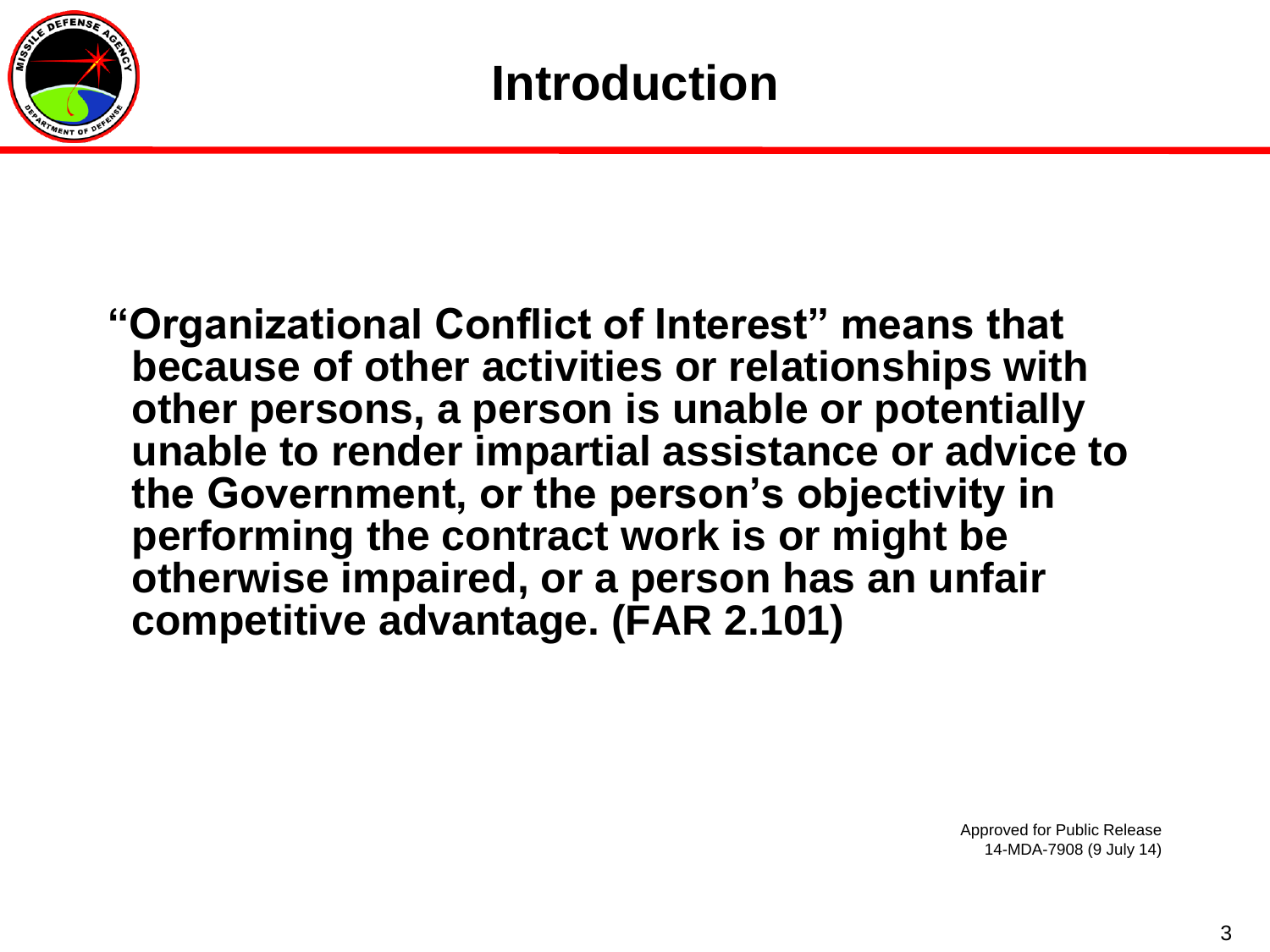

## **Types of OCIs**

#### **Unequal Access to Information**

 **Example: Company A provides A&AS services for Agency B's procurement office and has access to the independent government cost estimate for a procurement. Company C, a wholly owned subsidiary of Company A, wants to propose on the procurement**

#### **Biased Ground Rules**

 **Example: Company A works with Agency B to prepare a statement of work for a RFP for maintenance services. Company A pursues the maintenance services contract.**

#### **Impaired Objectivity**

 **Example: Division X of Company A has an ongoing contract to provide simulation data analysis for Agency B. Division Z of Company A submits a proposal in response to an Agency B solicitation seeking a contractor to design and develop a rocket engine. Agency B intends to ask Division X of Company A to run simulations on all of the proposals.**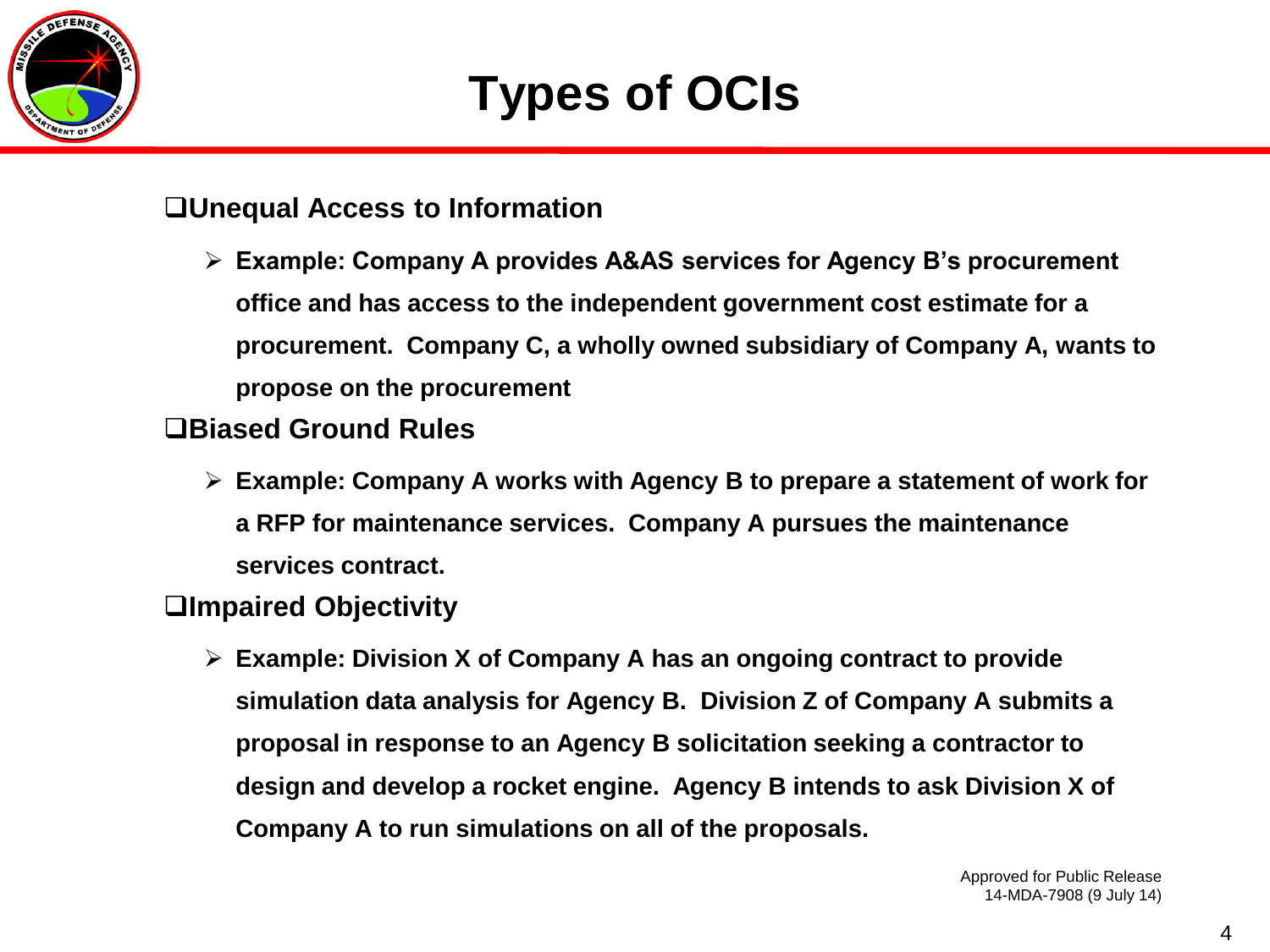

- **Contracting officers are to avoid, neutralize, or mitigate potential significant conflicts of interest so as to prevent an unfair competitive advantage or the existence of conflicting roles that might impair a contractor's objectivity.**
- **Contracting officers shall examine each potential OCI individually on the basis of its particular facts and the nature of the proposed contract.**
- **Contracting officers are to exercise common sense, good judgment, and sound discretion.**
	- **GAO held that the agency had "broad discretion" to make an OCI determination.** 
		- **Lucent Technology World Services, Inc., B-295462, March 2, 2005.**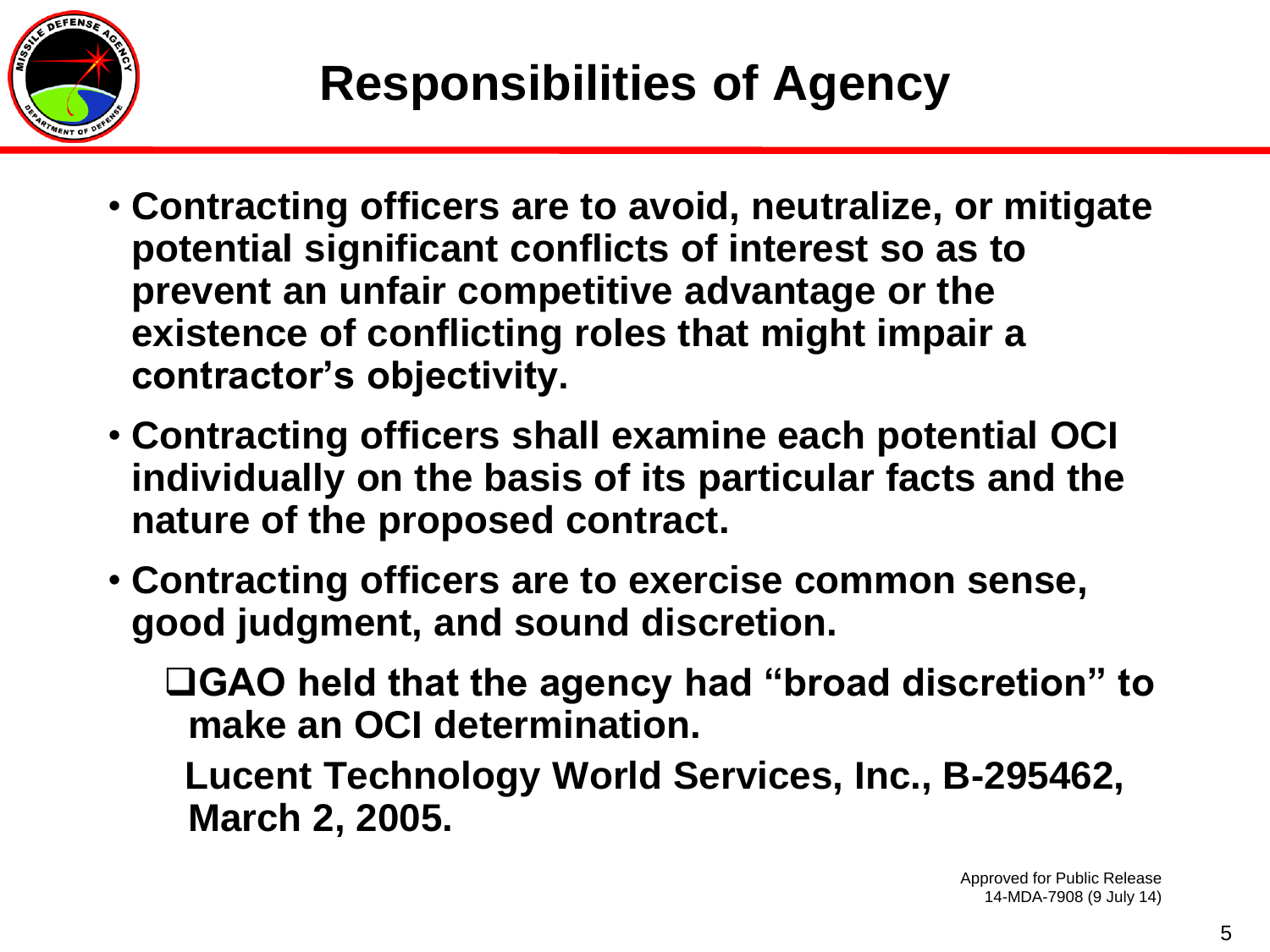

## **Key Ways to Resolve OCIs**

- **Avoid – includes excluding certain sources from a competition or eliminate a segment of work from a contract.**
- **Neutralize – excluding contractor participation in source selection activities or barring access to sensitive data**
- **Mitigate – Reduce or alleviate the impact of an unavoidable OCI. Contractor creates an OCI Mitigation Plan.**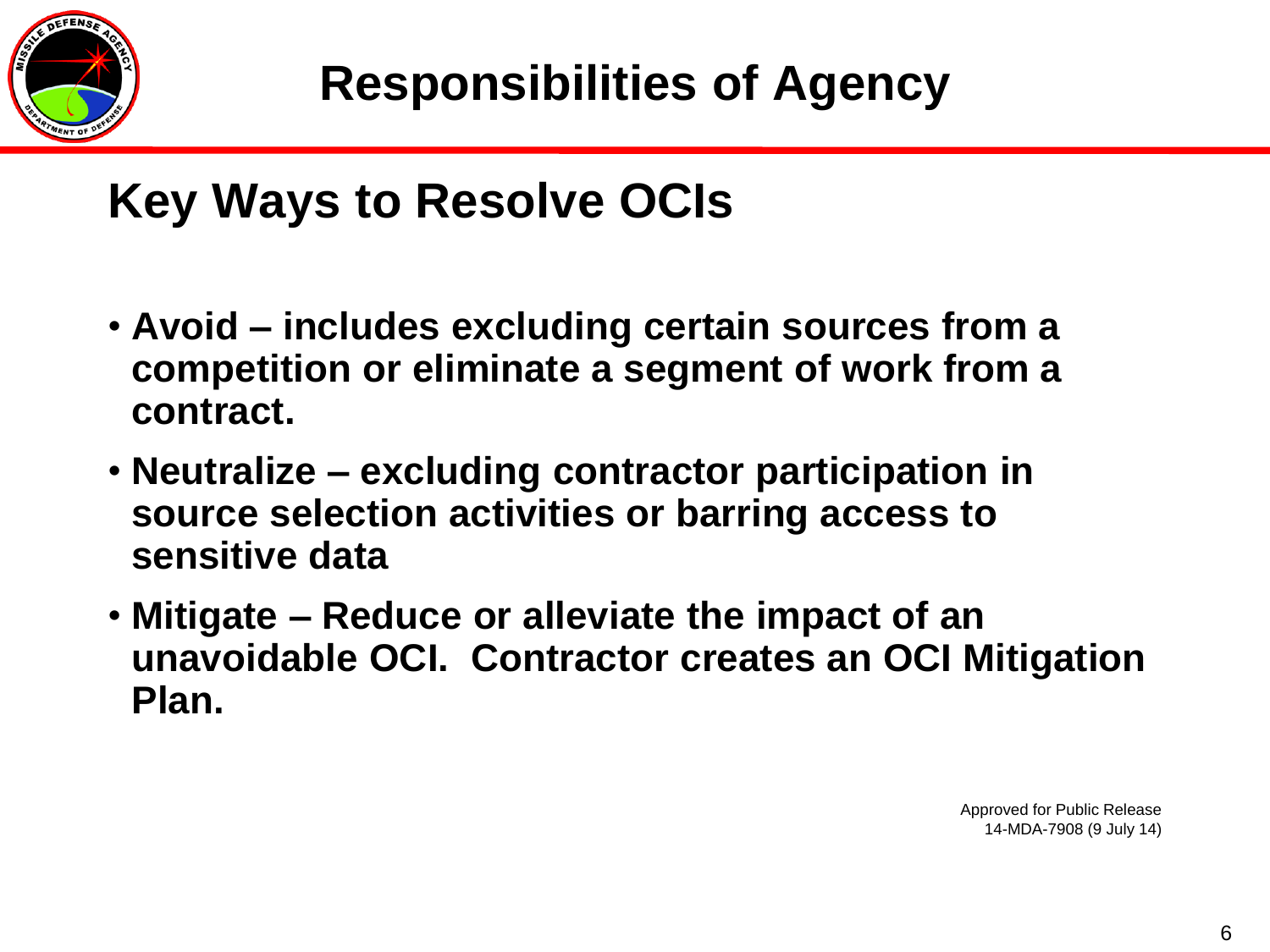

- **Contractor prepares Adequate Mitigation Plan (when one required)**
- **Mitigation Plan Proposes actions to Identify and Reduce Actual or Apparent OCIs to an Acceptable level**
- **Mitigation Plan must be based on Accurate Facts, be Reasonable, and be Followed**
- **Plan should address the steps the Contractor will take to preclude any Perception that it would Favor its own Products or Services**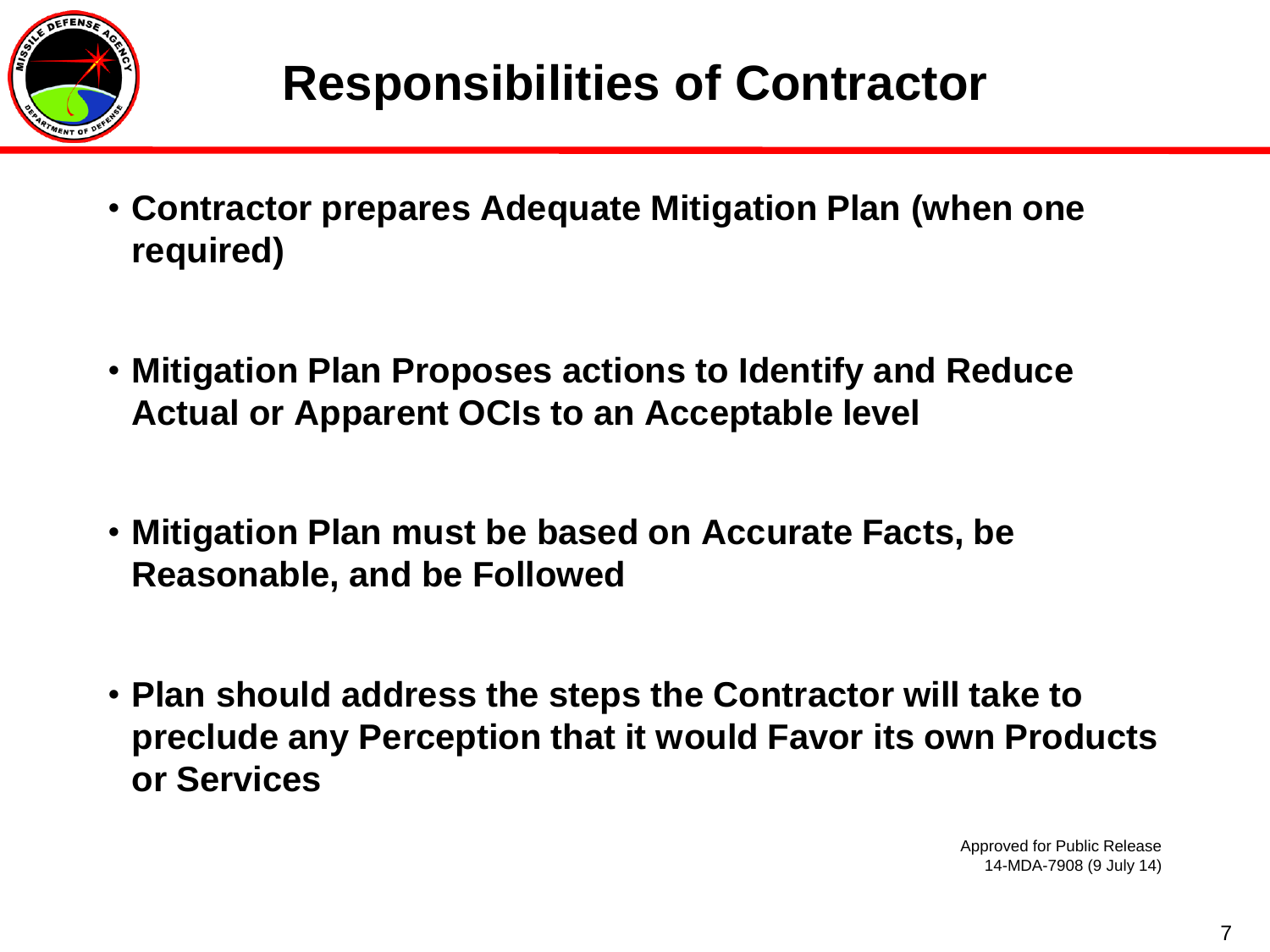

- **Purpose is to protect Government's interest**
	- **Examples of Inadequate Protection**
		- o **All OCIs not considered – PURVIS Systems Inc., B-293807.3, B-293807.4, August 16, 2004.**
		- o **"Ad hoc" supervision by Government personnel is not acceptable. Nortel Government Solutions, Inc., B- 299522.5, B-299522.6, December 30, 2008.**
- **Some OCIs may not be mitigatable. (Aetna Government Health Plans, Inc., B-254397.15, July 27, 1995)**
	- **Biased Ground Rules/Impaired Objectivity**
	- **The agency head or designee may waive any general rule or procedure of this subpart by determining that its application in a particular situation would not be in the Government's interest. (FAR 9.503)**
	- **Waiver request must be in writing and set forth the extent of the conflict.**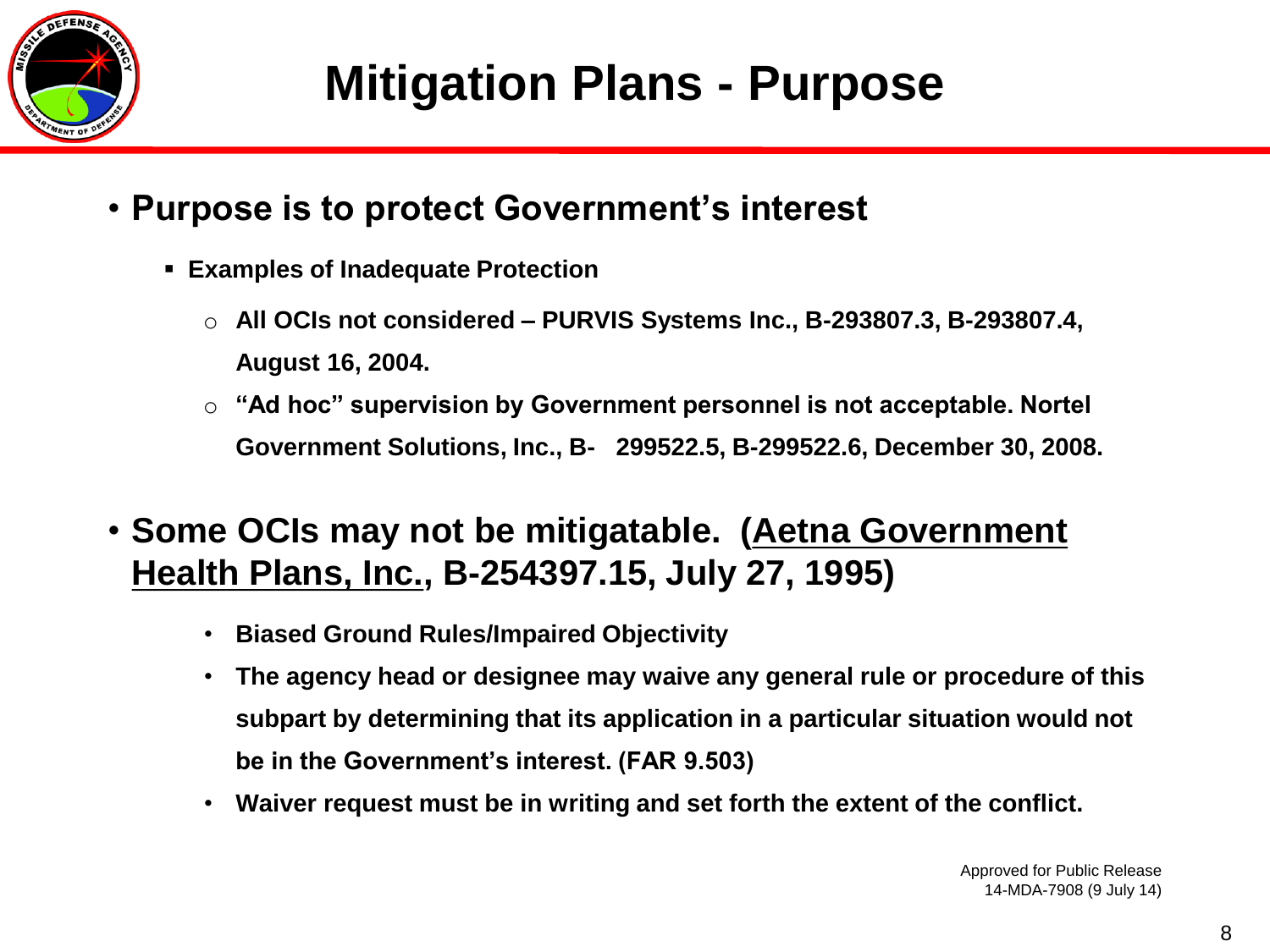

 **Is one entity supplying components and the other entity evaluating efficacy of that system?**

 **Level of analysis is not work being performed but potential scope of work**

**Not just prime contracts with the Government**

**Joint venture and teaming agreements**

**Subcontracts**

**Business plans**

**Current and future business**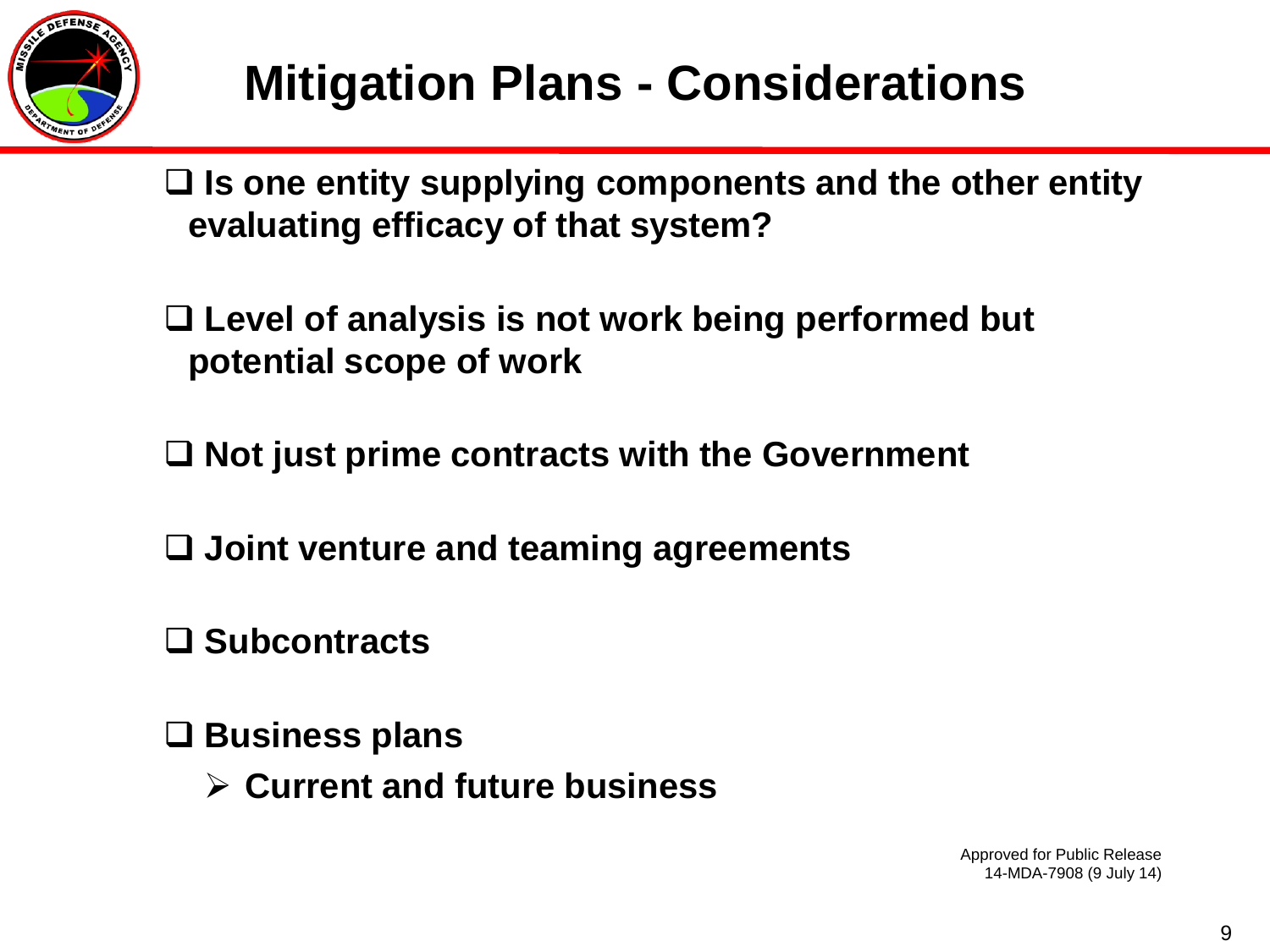

- **Non-Disclosure Agreements**
- **Controlled Access to Sensitive Information**
- **Establishment of an Employee OCI Awareness/Compliance program**
- **Physical Separation of Contract Employees from Sensitive Data**
- **Organizational Separation**
- **Management Separation**
- **Limitation on Personnel Transfers**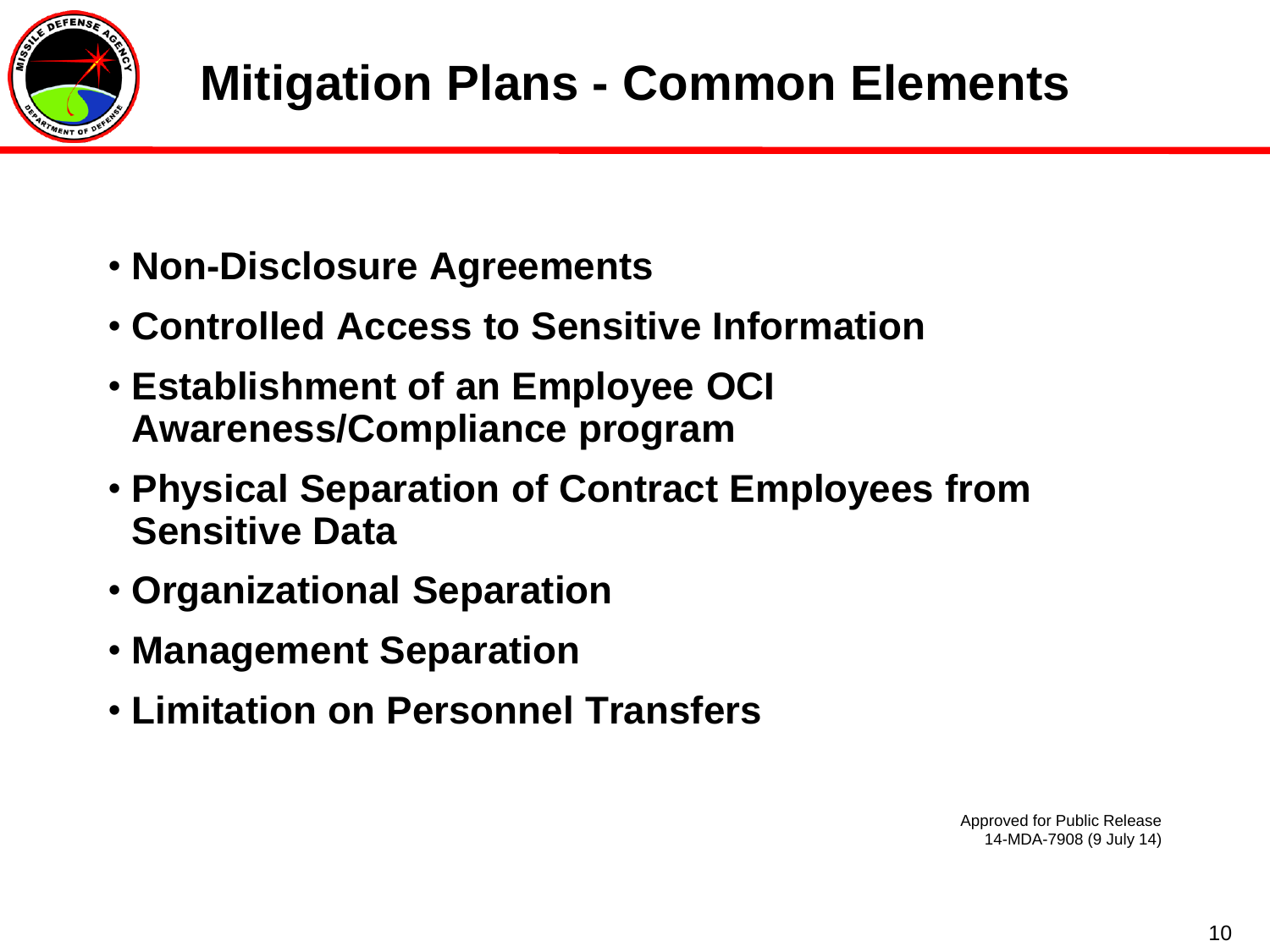

•**Firewalls can resolve unequal access to information OCIs, but not biased ground rules and impaired objectivity OCIs.**

□ Protest on Unequal Access OCI "denied where record shows that the **awardee had in place a firewall segregating the team that prepared its price quotation from on-site employees with access to pricing information." NetStar-1 Gov't Consulting, Inc., B-404025.2, May 4, 2011.**

 **"[D]ue to the ultimate relationship of one entity to another, a firewall would not resolve an organizational conflict of interest involving biased ground rules." The LEADS Corporation, B-292465, September 26, 2003.**

 **A firewall "does not resolve an OCI involving potentially impaired objectivity." Overlook Systems Technologies, Inc., B-298099.4, B-298099.5, November 28, 2006.**

 **A firewall is "virtually irrelevant" to an impaired objectivity OCI. Aetna Gov't Health Plans, Inc., B 254397.15 et al., July 27, 1995.**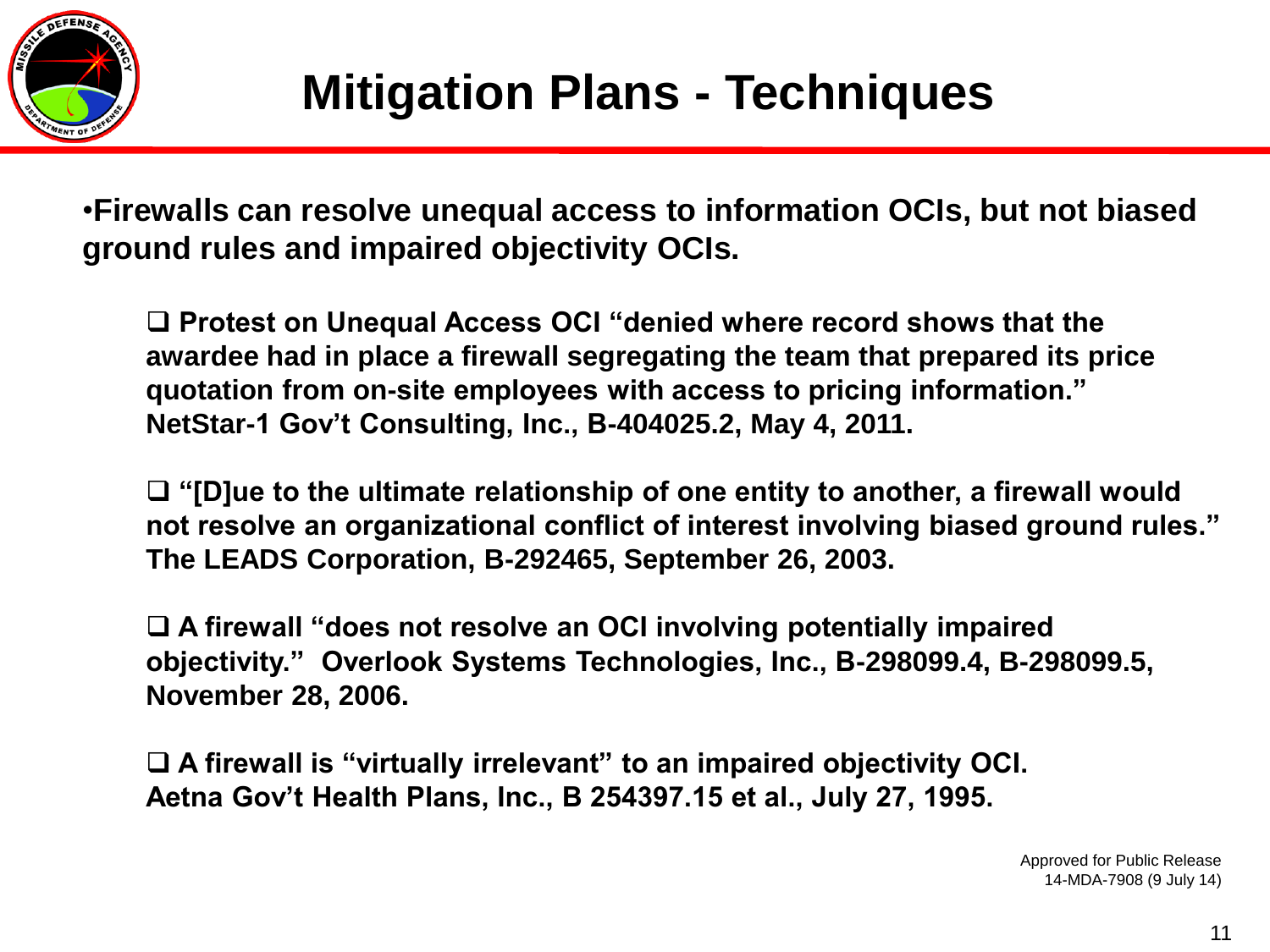

## **Firewall Elements:**

 **Define the Information covered Identify Responsibility for Procedural Compliance Agreement on Purposes for which the Information may be used Procedures to Protect the Information (Security, Tracking) Limits on Dissemination (Need to Know) Compliance (Audits, Corrective Actions)**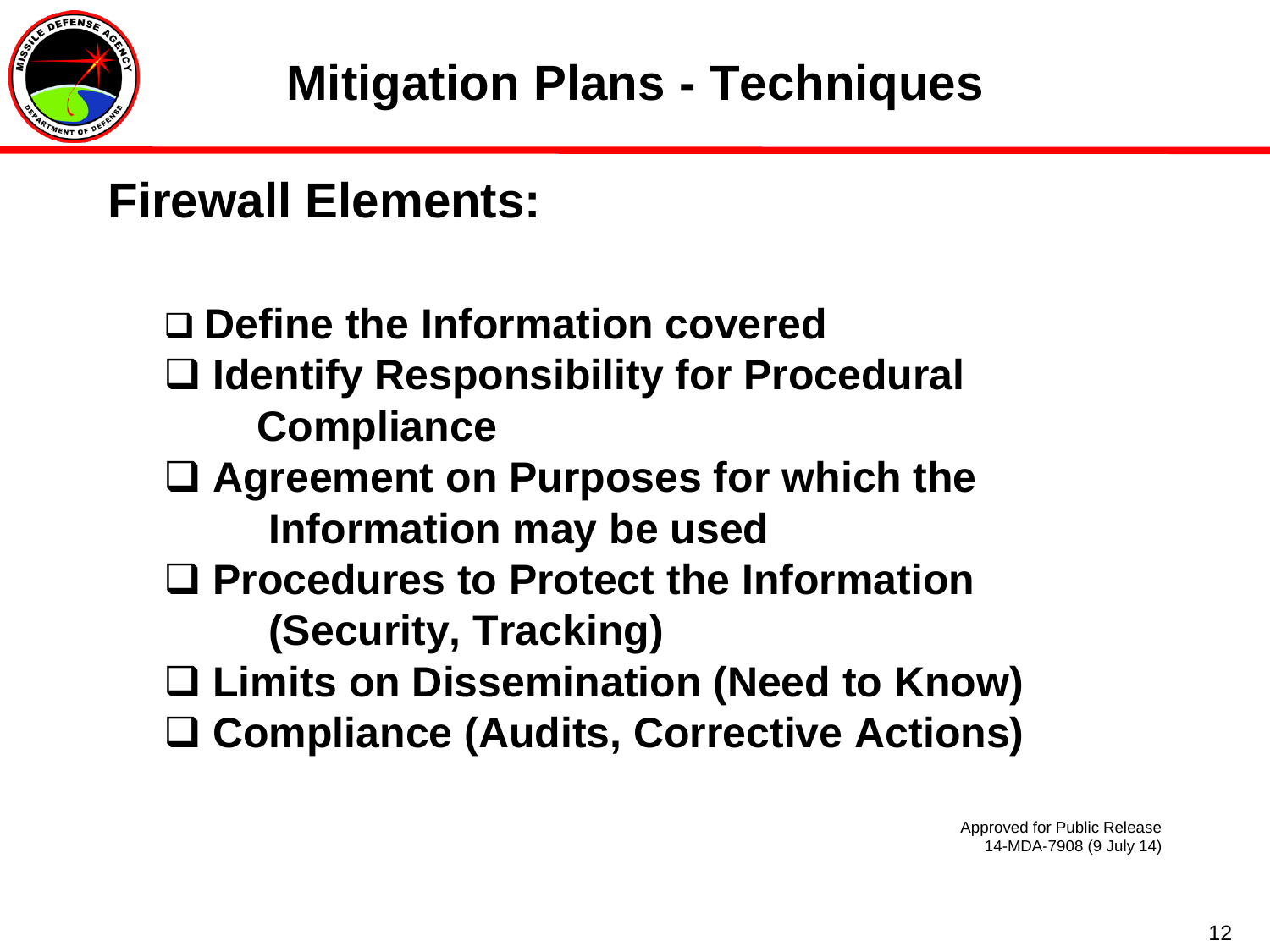

### **Firewalled Contractor:**

•**Prime contractor's impaired objectivity OCI.**

**Subcontractor performs conflicted task and reports directly to Agency.**

**"We have found, in other 'impaired objectivity' OCI situations, that subcontracting or transferring work to a separate entity, and establishing a firewall around the impaired entity, can reasonably mitigate these types of OCIs." Business Consulting Associates, LLC, B-299758.2, August 1, 2007**.

• **Subcontractor's impaired objectivity OCI.**

**Other team member performs conflicted task.**

**"[A]gency reasonably determined that awardee's plan to transfer the affected work to the other team member (the prime contractor awardee), which was fully capable of performing the work independently of the team member with an OCI, was acceptable." Id.**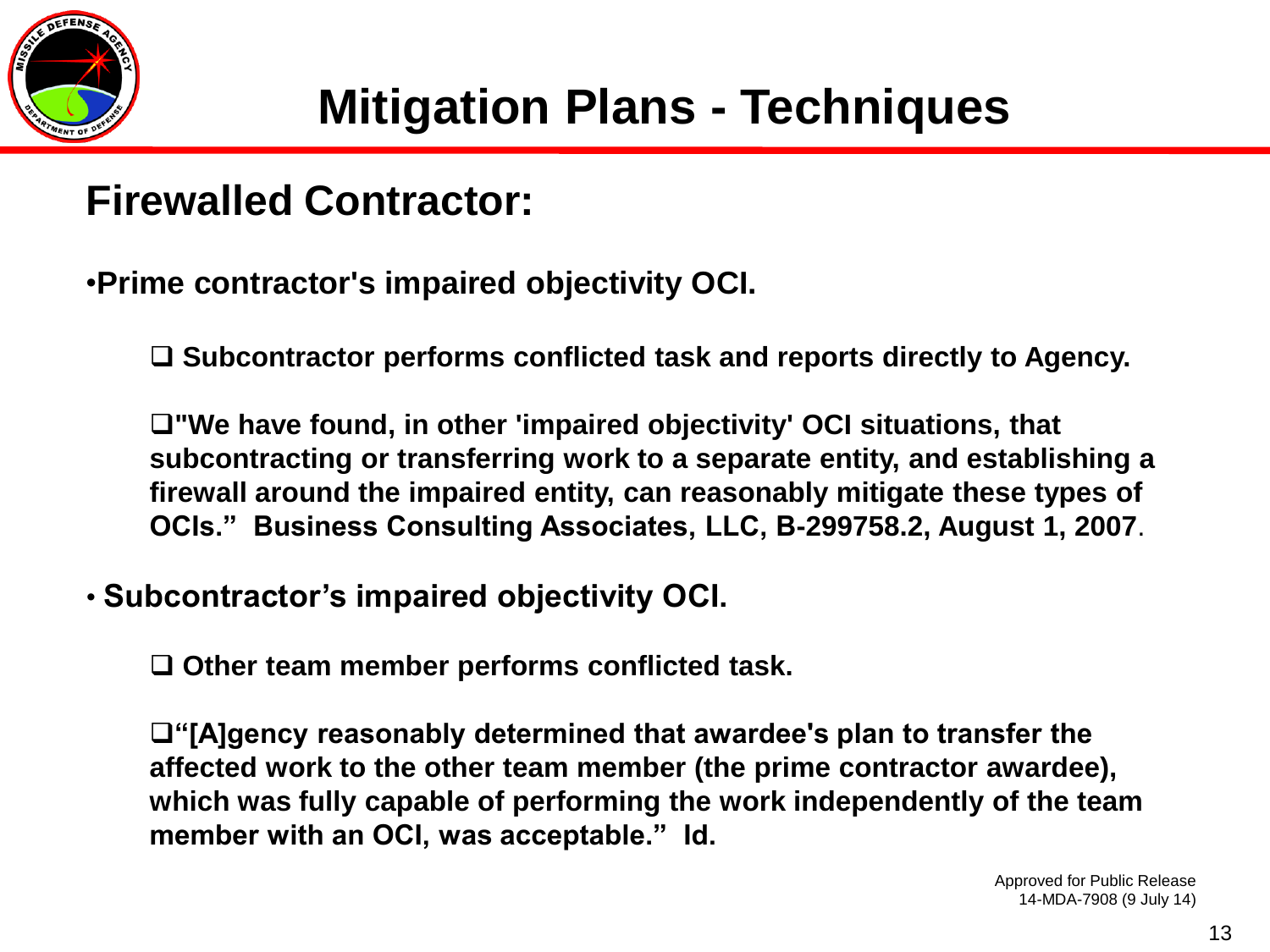

•**GAO has held that where an agency conducts exchanges with an Offeror regarding the Offeror's plan to mitigate identified OCIs, such exchanges do not constitute discussions and, as a consequence, there is no requirement to hold discussions with other offerors. C2C Solutions, Inc.; TrustSolutions, LLC, B-401106.6; B-401106.7, June 21, 2010.**

• **GAO has also opined that reopening discussions would be appropriate where exchanges regarding an Offeror's OCIs and Mitigation strategy result in material changes to the Offeror's proposal in terms of its technical approach or price.** 

**Cahaba Safeguard Administrators, LLC, B-401842.2, January 25, 2010.**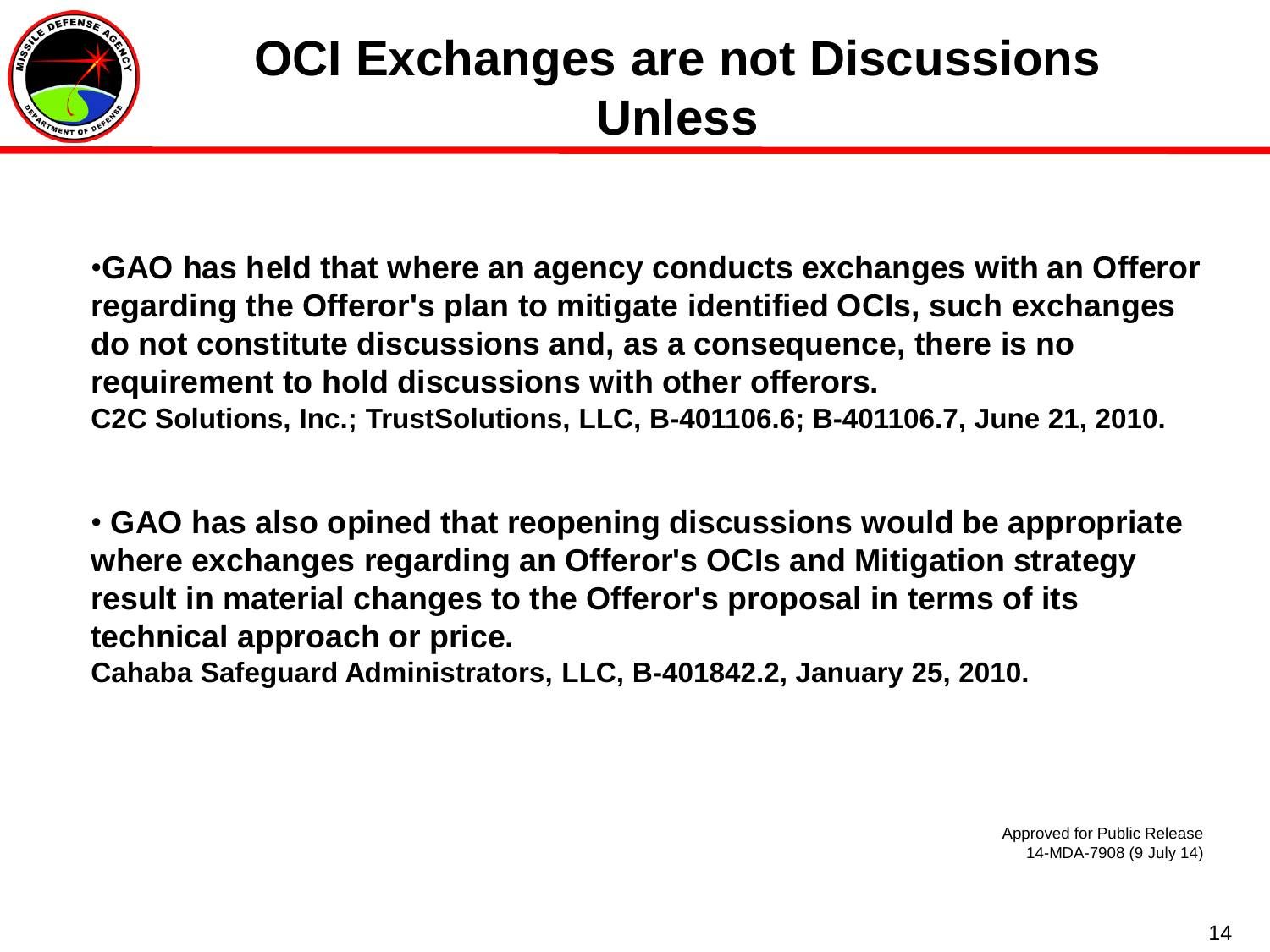

# **Questions**